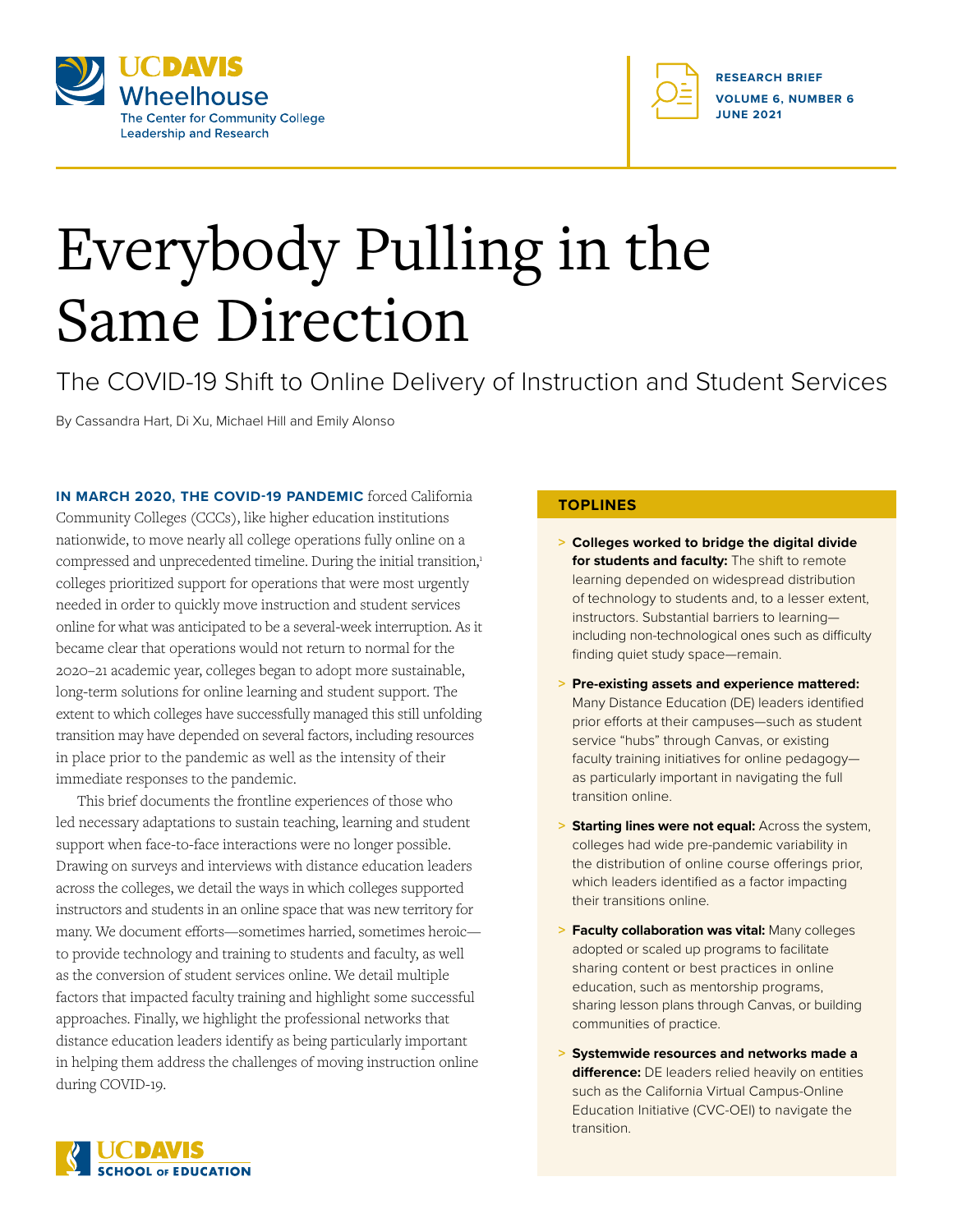This brief draws from two data sources.

Quantitative data on pre-COVID online education resources and college responses to COVID are drawn from the COVID Distance Education Leaders Survey (CDELS). The survey was administered in fall 2020 to distance education leaders (college distance education coordinators or leaders in related roles such as distance education deans, leads of distance education faculty committees, or instructional designers) from all 114 physical community colleges operating as of Spring 2020. The variation in specific roles of respondents reflected the variation in composition of distance education teams in the system. For instance, some colleges lack a full-time distance education coordinator, while others have a fulltime distance education coordinator plus additional dedicated staff in roles such as instructional design or ensuring accessibility of course content for students with disabilities. Responses were received from 45 unique colleges, for a response rate of nearly 40%.<sup>2</sup>

Qualitative data come from semistructured interviews with 35 leaders from 26 unique colleges. Invitations to participate were sent to the full set of DE leaders from 114 colleges who received survey invitations. At some colleges, DE leaders suggested that we include colleagues in related roles, such as instructional or student service leaders. Leaders were interviewed over Zoom either individually or in groups of two to three. Interviews lasted roughly an hour on average and were transcribed for inductive coding. Field memos summarizing each conversation were sent to leaders to check for understanding. To preserve anonymity, the DE leaders we interviewed were given participant numbers; quotes from interviews are linked to those participant numbers.

## **DATA AND METHODS Supporting Students for Online Learning**

#### **Helping Students Access Classes**

The colleges we surveyed undertook massive efforts to enable students to connect to remote learning, starting with distribution of technology.3 Figure 1 details these efforts. All colleges surveyed reported distributing either laptops or Chromebooks. Over two-thirds distributed hotspots, reducing the likelihood that students would need to access WiFi in campus parking lots. Approximately one fifth of colleges distributed peripheral technology like webcams or headsets to support class participation through Zoom.

#### **Figure 1: Technology Resources Offered to Students**



Note: Responses from CDELS. Respondents from 44 colleges answered this question and were allowed to select multiple options.

This distribution addressed high levels of perceived student need. Figure 2 shows the estimated share of students facing access barriers for each of the responding colleges. Blue circles indicate the estimated portion with barriers *before* technology distribution, and yellow circles indicate the estimated portion facing barriers *after* distribution at the same college. The direction of the shift is indicated by the dotted lines.4 Three findings stand out:

- On average, survey respondents estimated that, prior to distribution, 45% faced such barriers, with wide variability.
- Distribution efforts shrunk that need considerably. The responses almost all move closer to zero after technology distribution efforts.
- Despite these efforts, considerable barriers to access remained: On average, survey respondents estimated that 30% of students continued to face barriers in the spring even after technology distribution.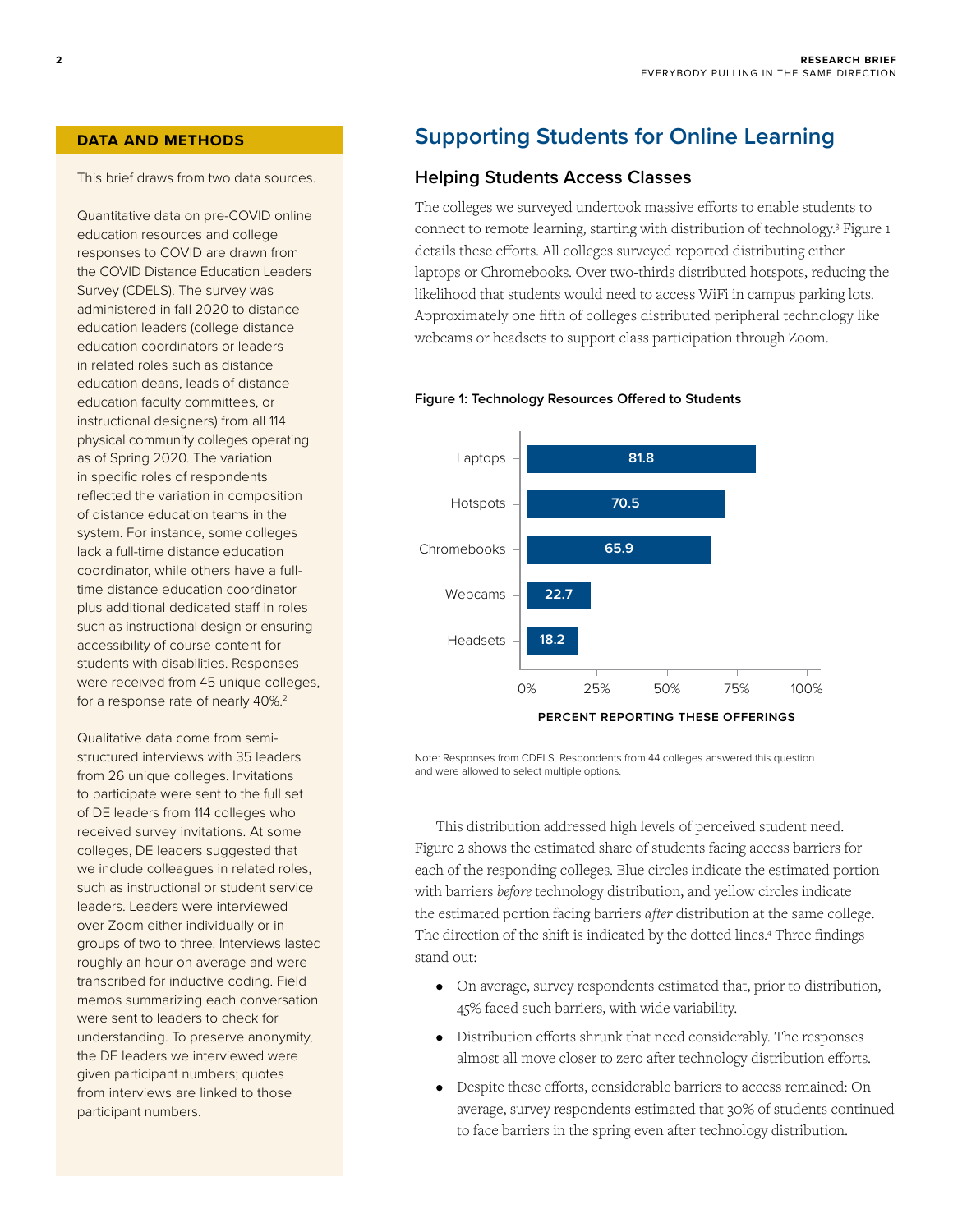



Note: Responses from CDELS. Respondents estimated the share of students likely to face barriers to accessing classes before and after technology distribution efforts. Each line represents a single community college.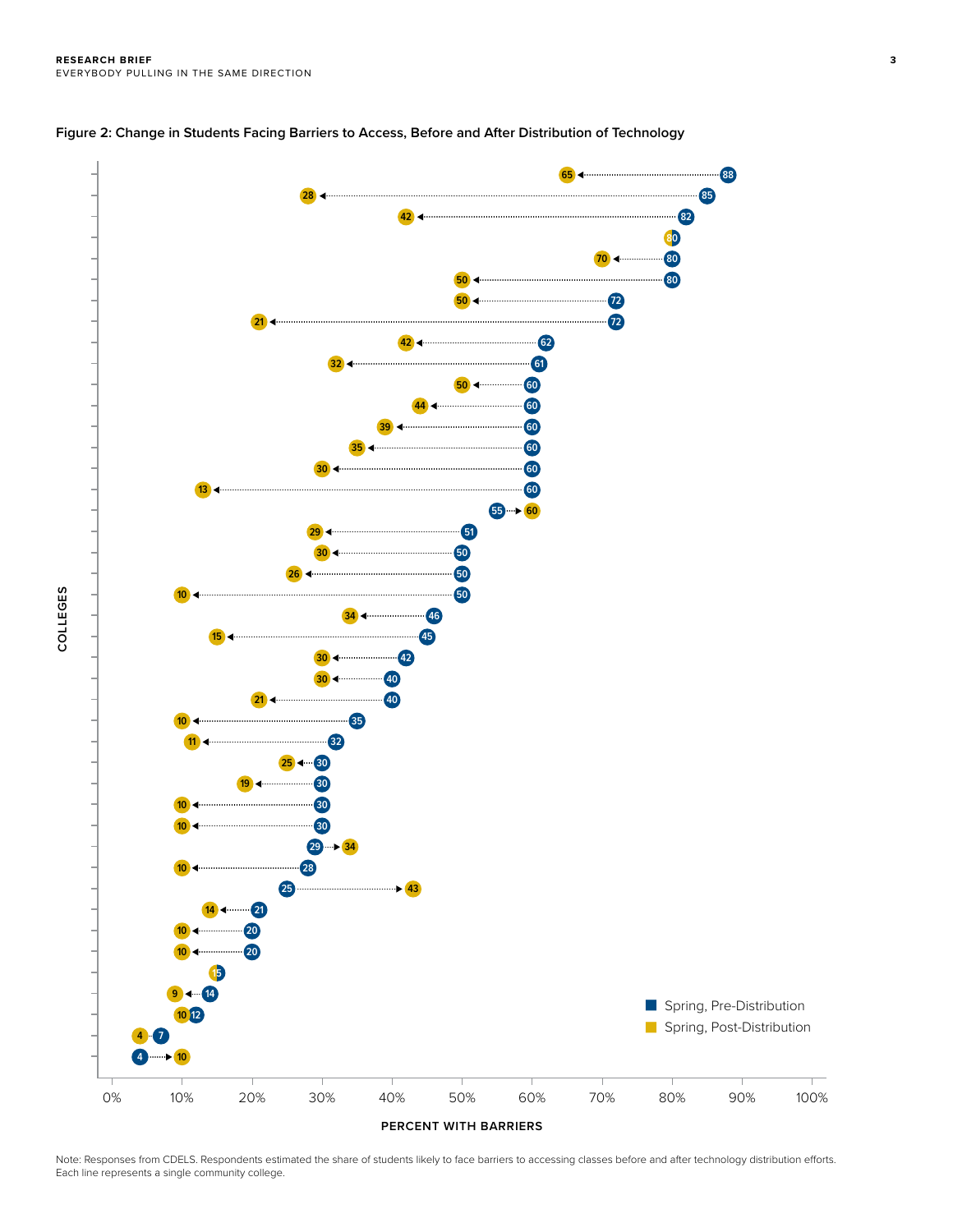To some extent, these continued barriers may have stemmed from non-technological issues. Several DE leaders interviewed raised concerns about access issues that technology distribution alone could not solve. As one participant noted:

*"Some of our administrators and faculty will simply say, "Well,*  look, we have a computer loaner program. All students have to *do is come on the campus and pick up a laptop, and then they can do the courses, and that's it: this problem is solved." They're not thinking of [the fact that some students] don't have anywhere private to Zoom in their house: They're Zooming out of the bathroom; you see shower curtains a lot. They're in the garage sometimes. And that is if they have a decent internet connection." – Participant 10*

These insights echo responses from student surveys of CCC students that lack of quiet study spaces was a particular barrier for online learning.<sup>5</sup> This suggests that colleges may have to continue to think creatively about how best to structure classes to minimize barriers that cannot be fully addressed through technology distribution programs.

DE leaders also recognized that even when students had technology to access classes, many lacked skills needed to learn effectively online, such as those listed in Figure 3 below. Colleges may have to continue to think creatively about how best to structure classes to minimize barriers that cannot be fully addressed through technology distribution programs.

To address this need, many colleges offered students training to support the development of online learning skills. The vast majority of colleges (over 70% of survey respondents) offered some form of training on Canvas—the learning management system used across the CCCs—and on accessing student services virtually.

One DE leader described college technology distribution efforts that incorporated training for students as well:

*"We even had a [system where] … students would drive in and have a Chromebook distributed to them, and they were asked a series of questions and if they had never used the technology before, they would branch off to another part of the parking lot and then a tech person would help them power it up, figure out how to open the browser and how to log in to Canvas." – Participant 1*





Note: Responses from CDELS. Respondents from 44 colleges answered this question and were allowed to select multiple options. Examples of "Using Products" included tools such as Labster and Proctorio.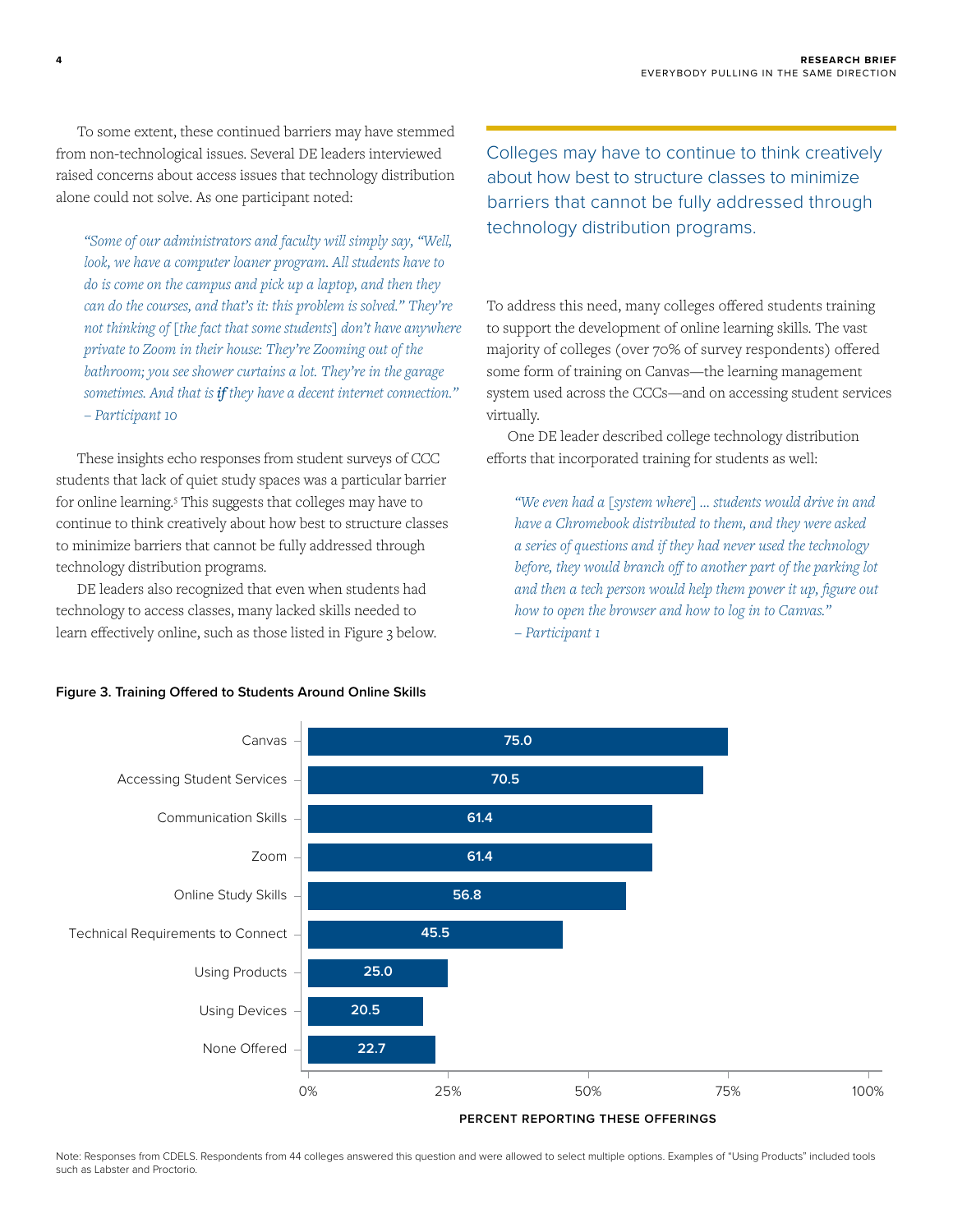Relatively few counselors were trained in virtual meeting software prior to COVID: Only 21% had previously been trained on average, and in 62% of colleges, less than 20% had been trained pre-COVID.

Another DE leader recounted efforts to proactively reach out to students by phone or email to talk them through challenges they may face as new online learners, building on efforts the college had started pre-COVID:

*"One thing … we started doing last year that was really helpful. Our department … got a list of all the students who are new to online … We actually had our staff, on the first day of the classes, call them and send them an email saying, "Hey welcome [to the college. It's your] first time online? Here's some tips for you to get started." … We started doing that Fall 2019 and it was definitely helpful. This time around, I will say our list grew quite a bit … We had like 300 on the list last year and now we have like 900 … So it's kind of a nice way to welcome [students new to online learning]." – Participant 21*

The DE leaders who described such efforts felt they helped smooth students' transitions to online learning experiences that they might not have opted into by choice.

## **Sustaining Student Services**

While there was a strong focus on shifting to remote instruction during spring 2020, institutions also transitioned a wide range of other student services online, such as tutoring, counseling and library services. As with class offerings, there was wide variation across colleges in the extent to which student services were previously available virtually. Almost all colleges surveyed had some form of virtual tutoring available, either through outside providers or (less commonly) their own tutoring centers, but fewer had established virtual counseling options. As two leaders related:

*"I would say two or three years we've had NetTutor. So tutoring, students have had that [virtually] for a little while. [Our counseling department had] started using ConexED Cranium Café. I think they started training on that about I would say a year before we went completely online. So they were kind of slowly getting into their online … I think once we went virtual, they kind of had to push that to make sure everybody was fully trained and well-versed in using it." – Participant 16*

*"We only had a handful of people who were doing online counseling. We only had a handful of people who were doing online tutoring. And then when [COVID hit], it just was crazy chaos because everyone was scrambling to try to figure out what to do online, and … [there] were huge—and there still are—huge technology gaps and technology literacy gaps." – Participant 4*

As these statements suggest, some colleges had to both acquire the technology to transition student support services online and train staff members, remotely, to use this technology effectively.

In particular, counselors had to be trained to conduct student counseling sessions virtually through meeting software like Cranium Café or Zoom. As Figure 4 shows, most colleges expanded their virtual counseling capacity considerably. For each of the responding colleges, the estimated portion of counselors trained in virtual student meetings pre-COVID is represented by blue circles; yellow circles represent the estimated share of counselors trained by Fall 2020. Dotted lines indicate the direction of the change. Two findings stand out:

- Relatively few counselors were trained in virtual meeting software prior to COVID: Only 23% had previously been trained on average, and in 61% of colleges, less than 20% had been trained pre-COVID.
- The majority of counselors (92% on average, and more than 80% at 82% of colleges) were trained in meeting by virtual software by the fall.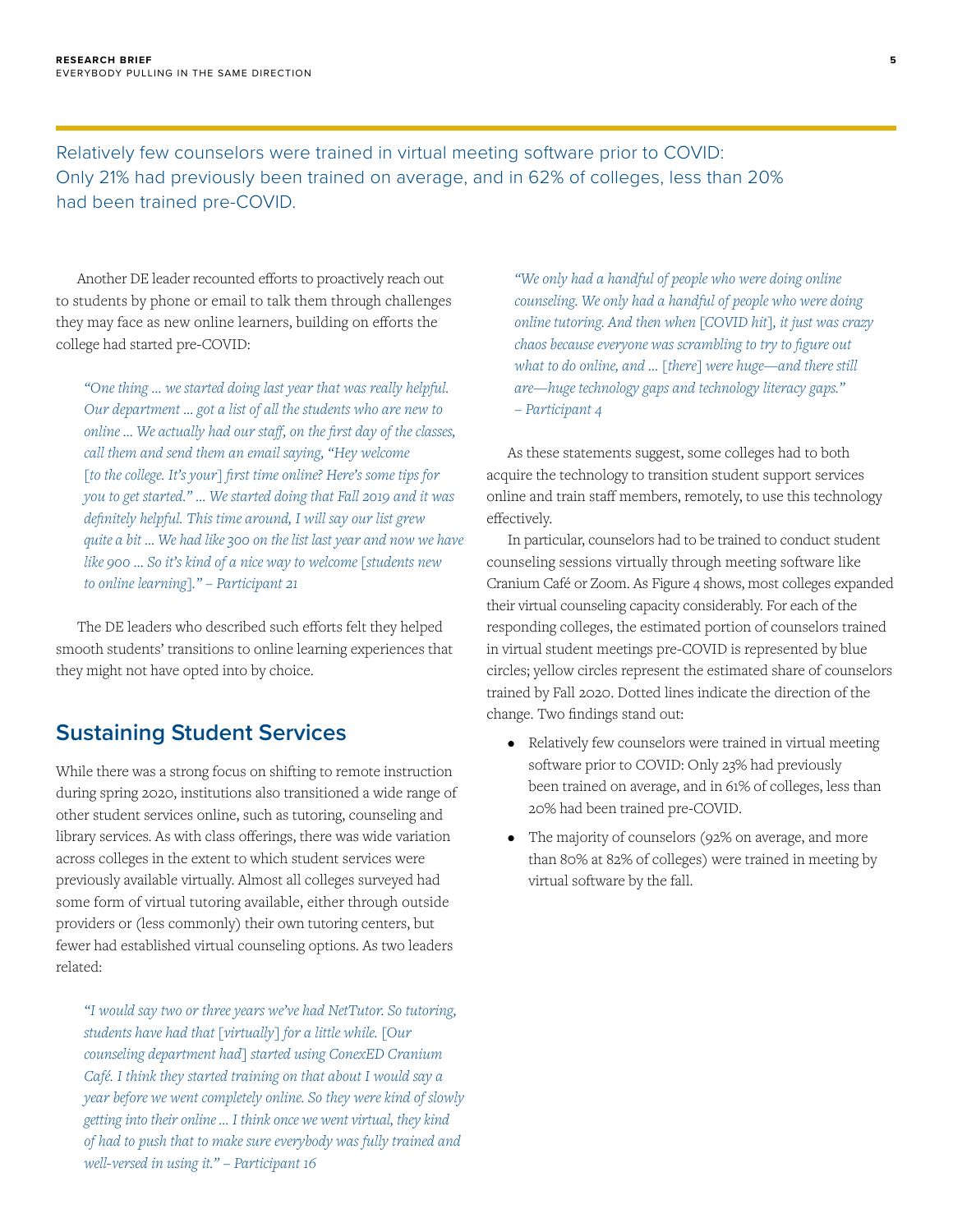

#### **Figure 4. Share of Counselors Trained in Virtual Meeting Software, Pre- and Post-COVID**

Note: Responses from CDELS. Respondents from 33 colleges answered this question. Each line represents a single community college.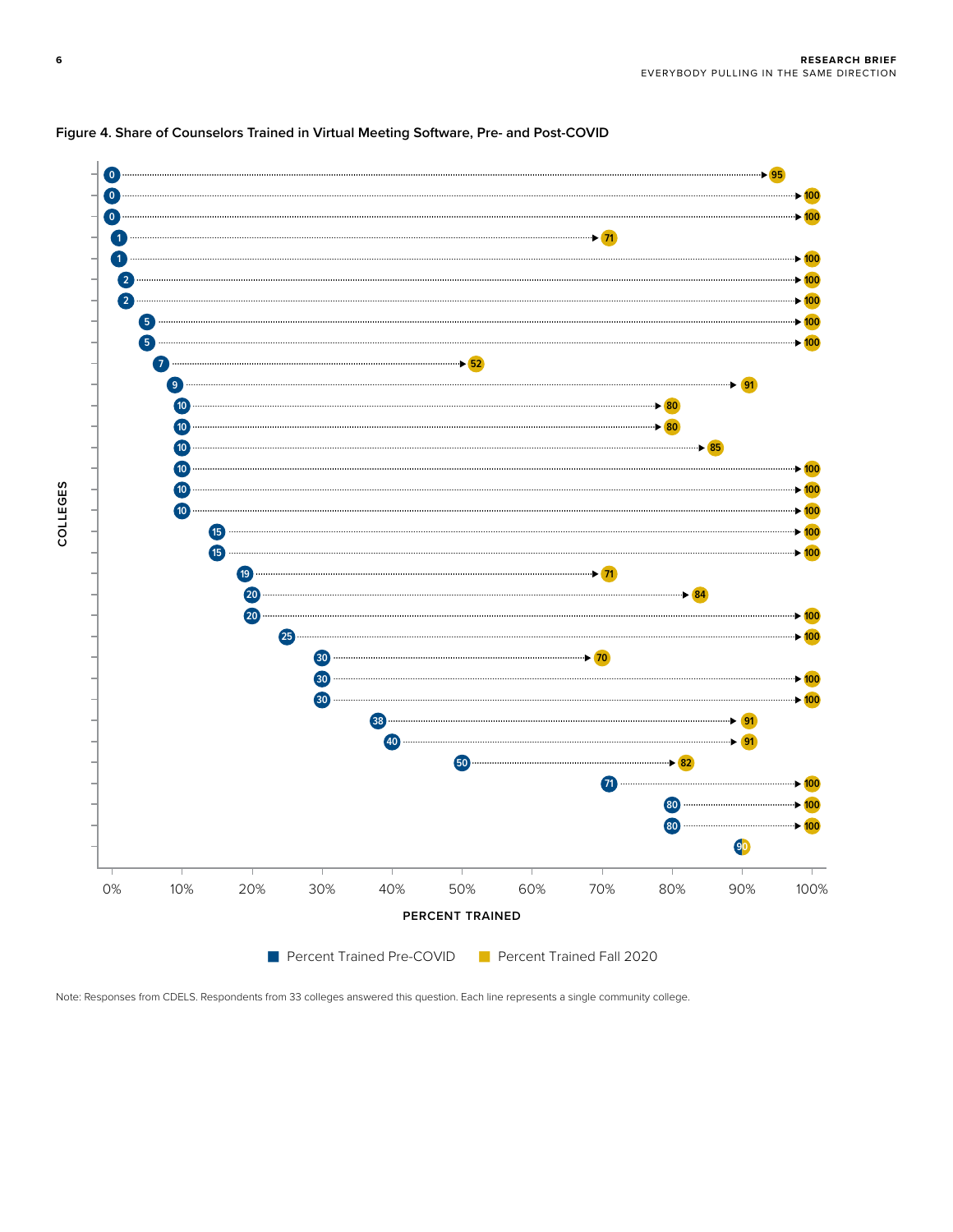A growing number of colleges made strides toward creating or expanding existing online student service "hubs" that allowed access to broad suites of student services from a single access point.

While colleges increased their capacity to conduct appointments using Zoom or other virtual meeting software, they adjusted on the fly to meet student preferences and technological limitations. As one leader described,

*"… It's so interesting, but our students … want phone appointments. We've done so much to … have all of these … virtual counseling tools and they … keep insisting on phone appointments and [counselors say], "Oh, but we want to show you your ed plan, we want to…interact with you." [But many students] just want to do it over the phone. I mean, some of them are doing it in Zoom, but they have a lot of difficulty … logging into these different things and figuring it out." – Participant 23*

As this leader continued to note, staff had to adjust by adopting new technology and by providing new procedures and instructions to students to facilitate effective meetings, such as explicitly instructing them to be in front of a computer during appointments so that staff can email documents.

Other departments stretched to address student needs beyond those typically handled within the department:

*"Both our library and our tutoring department were really good at reaching out to students and … they realized that they were also getting questions [beyond their normal services] about Canvas or, you know, other things about what's going on in campus. So they did a great job … [and] worked hard on trying to make sure that they knew who to connect [students] with for the resource or get some information to help with their students. I think that was a huge help for students [from] our tutoring and our library department." – Participant 35*

Two respondents (Participants 16 and 17) described efforts by their colleagues in the tutoring center to supplement the center's standard subject-matter tutoring by establishing a group of students who acted as "tech navigators." These students answered peers' questions about Canvas or other applications. The program provided paid roles for students, an important benefit given that many students statewide have struggled financially during the pandemic.

Finally, a growing number of colleges made strides toward creating or expanding existing online student service "hubs" that allowed access to broad suites of student services from a single access point (see Campus Spotlight). Most often, these hubs were integrated directly into the Canvas navigation menu —always displayed at the left hand side of the screen when a student is in Canvas—at an institutional level, so that students had a central portal where they could click and gain access to virtual appointments with tutoring, counseling, financial services or other student service departments.

*"[Our online support hub] lives in Canvas … It's in every single student's…global menu on the left side, so they don't have to go search for it … Now faculty don't have to include … a three-page attachment to their syllabus with [sections on] "Here's how to get to counseling. Here's how to find tutoring." All you do is direct your students to the hub, and then the hub is the central location that is updated and students have access to it." – Participant 11*

DE leaders at multiple colleges spoke highly of how having such systems already in place minimized the challenges associated with moving a wide variety of student service functions online. They also noted that the hub model increased the ease of navigating online functions: Since students were all taking classes through Canvas, concentrating student services functions in the same space meant that students did not need to hunt for different services on the college website, but could access both class and non-class functions through a single point of contact.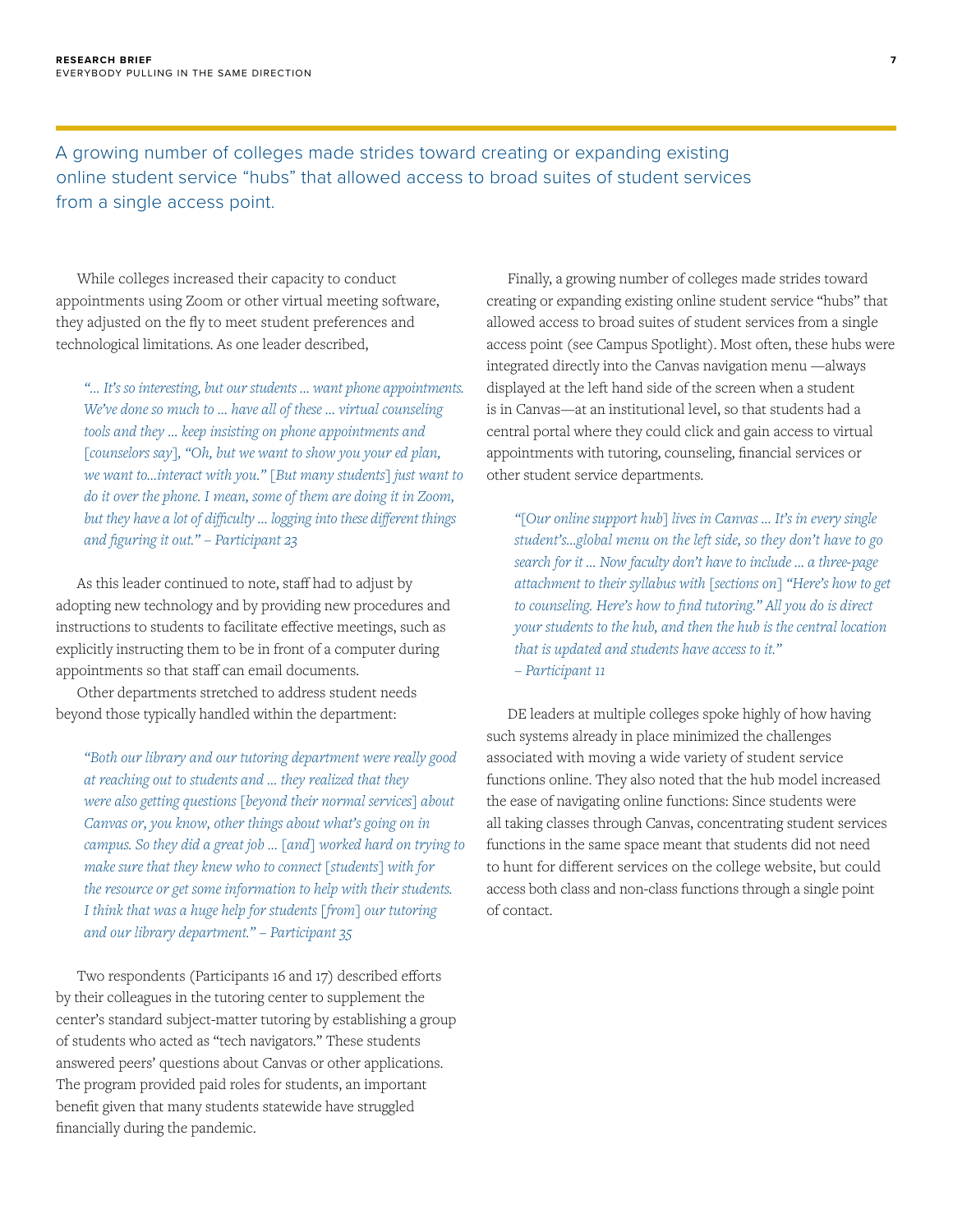# **CAMPUS SPOTLIGHT** MiraCosta's Online Student Support Hub

In 2019, MiraCosta College launched the first online student services hub in the California Community Colleges system, serving as a model for other colleges' efforts. Working with the CVC-OEI, MiraCosta designed an action-oriented hub that "lived" in Canvas, the same learning management system that online students used to connect to their classes. The hub was designed to improve ease of access to student services for all students. While online students may face particular barriers in coming to campus for appointments, the team expected the hub would also benefit on-campus students whose service needs weren't easily accommodated during their on-campus hours.

Jim Julius, the Faculty Director for Online Education at MiraCosta emphasized several design principles that the CVC-OEI/ MiraCosta team kept in mind:

**Action-Oriented.** The hub is designed to address student problems efficiently, providing portals where students can perform specific tasks. For instance, the icon for career services might offer students the option to perform concrete actions (like scheduling appointments or uploading resumes for feedback), or chat live with career services staff to get help.

**Minimal Text.** Julius noted that MiraCosta's design emphasizes "keeping text very short, making it very understandable… winnowing away any detail that is extraneous to what a student might be looking for in terms of immediate help." Figure 5 shows the home page of MiraCosta's hub, which briefly highlights services available through each department.

**Available through Canvas.** MiraCosta's hub is available directly through Canvas, rather than through the campus website. As the red box added to the screenshot in Figure 5 shows, the "Student Support" link is embedded in the students' global navigation menus at the far left of the Canvas screen, which is visible to students at all times in Canvas. Julius emphasized the benefit of this approach: "We know our students are doing most of their work [in Canvas], and to jump out of Canvas onto the website when they need something may be an extra step that a lot of students wouldn't take."

Importantly, housing the hub in Canvas also allowed MiraCosta, the CVC-OEI, and other colleges that were early adopters of

#### **Figure 5. MiraCosta's Student Support Hub Integrated into Canvas**



student services hubs to easily share their designs with other colleges through Canvas Commons. The CVC-OEI also offers a guide for institutions interesting in developing student services hubs—including links to Canvas Commons sites that provide student service hub templates—on its website.\*

\* For additional information about the Student Services hub design, see California Virtual College-Online Education Initiative (n.d.) *"Recommendations for Services within the Hub."* Website accessed at<https://ccconlineed.instructure.com/courses/3487/pages/what-is-the-online-student-support-hub-guide>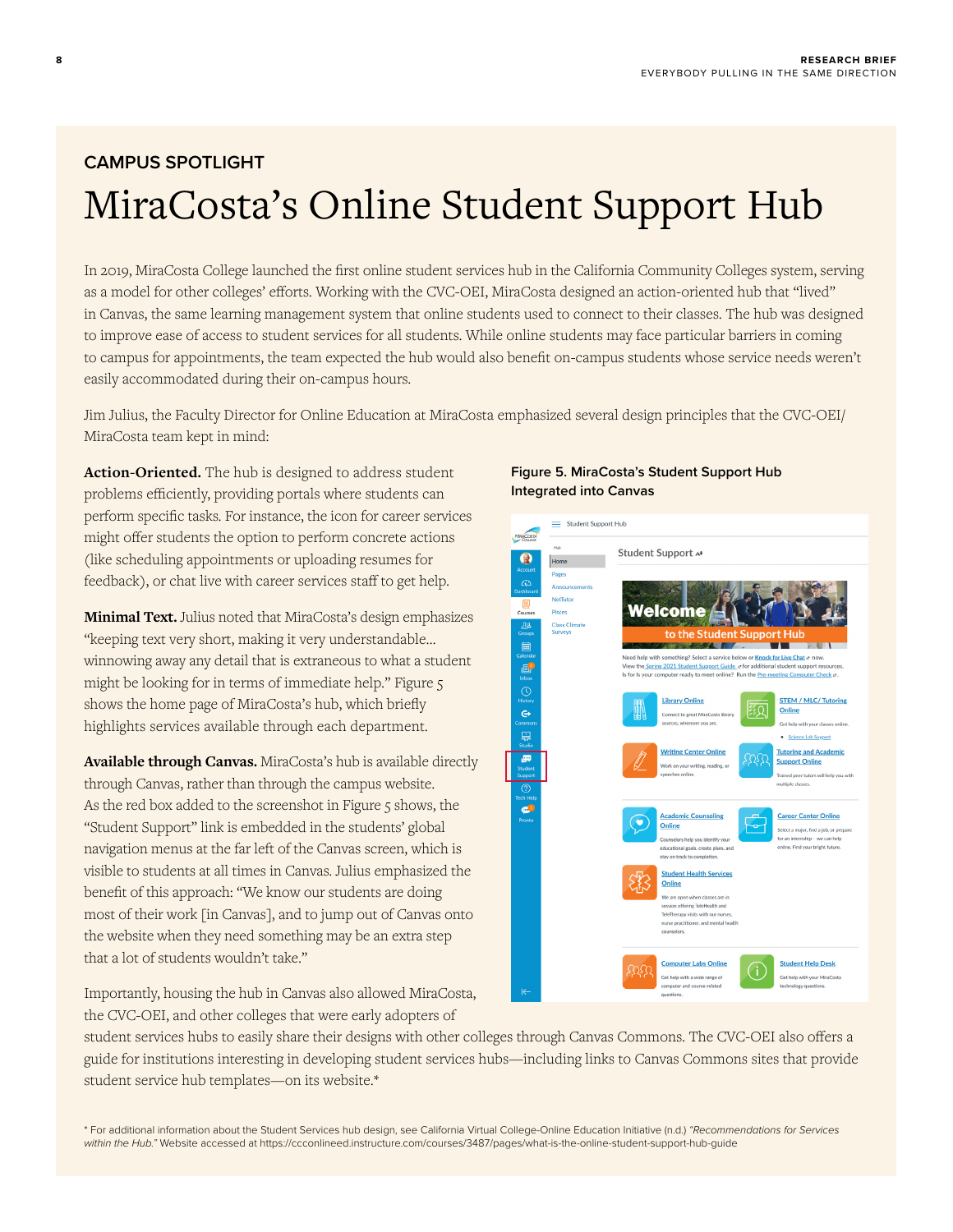## **Supporting Faculty in Online Teaching**

### **Faculty Training Efforts**

#### **Immediate Faculty Preparation Efforts: Spring 2020.**

Colleges engaged in massive, intensive efforts to equip faculty to quickly move online. DE leaders largely described this as occurring in two stages. In Spring 2020, the transition was sudden and emergent: Most colleges prioritized training faculty in the skills they needed most urgently to move online. One leader provided details on what was regarded as most critical but also feasible for instructors to cope with remote instruction.

*"So I huddled up with the Vice President and one of our deans and we decided … what do [our faculty] need to learn quickly, in order to get us going? So we offered a Canvas basics workshop, we offered [a workshop] on quizzes in Canvas, one on how to use the gradebook, one on how to use discussions tool, and then like every other college in the country, we did a Zoom session." – Participant 27*

Most colleges prioritized instruction in Zoom and Canvas skills, since Zoom was used on most campuses to replace live instruction, and Canvas was the learning management system used to host classes. Canvas pages were used as a location to upload readings, post grades, administer assessments, and host discussions.

## Colleges engaged in massive, intensive efforts to equip faculty to quickly move online.

**9**

As Figure 6 shows, colleges offered multiple approaches to training to move faculty online quickly in the spring. Popular options included synchronous training sessions by campus personnel; asynchronous tutorials created by campus personnel; one-on-one consultations with DE personnel; asynchronous tutorials offered by the CVC-OEI; and consultation with faculty mentors.

While DE leaders offered intensive training opportunities to prepare faculty to transition online, many also provided resources through Canvas to minimize faculty effort required. For instance, while individual faculty are responsible for posting course resources to the Canvas pages, some DE leaders described creating templates that faculty could adapt to ease this transition. Recounted two DE leaders:

*"I provided a template to get everybody started with some basic settings and some basic formatting and [a] kind of skeleton that … provided that template to go into that blank shell … And I think it helped with a lot of our classes. A template for a homepage with instructions on "Here's a place you can put your picture. Here's some examples of [the type of content] you can put in here. Here's an example of where you can put … your office hours." – Participant 18*



**PERCENT REPORTING THESE OFFERINGS**

**Figure 6. Training Offered to Faculty for Post-COVID Transition Online**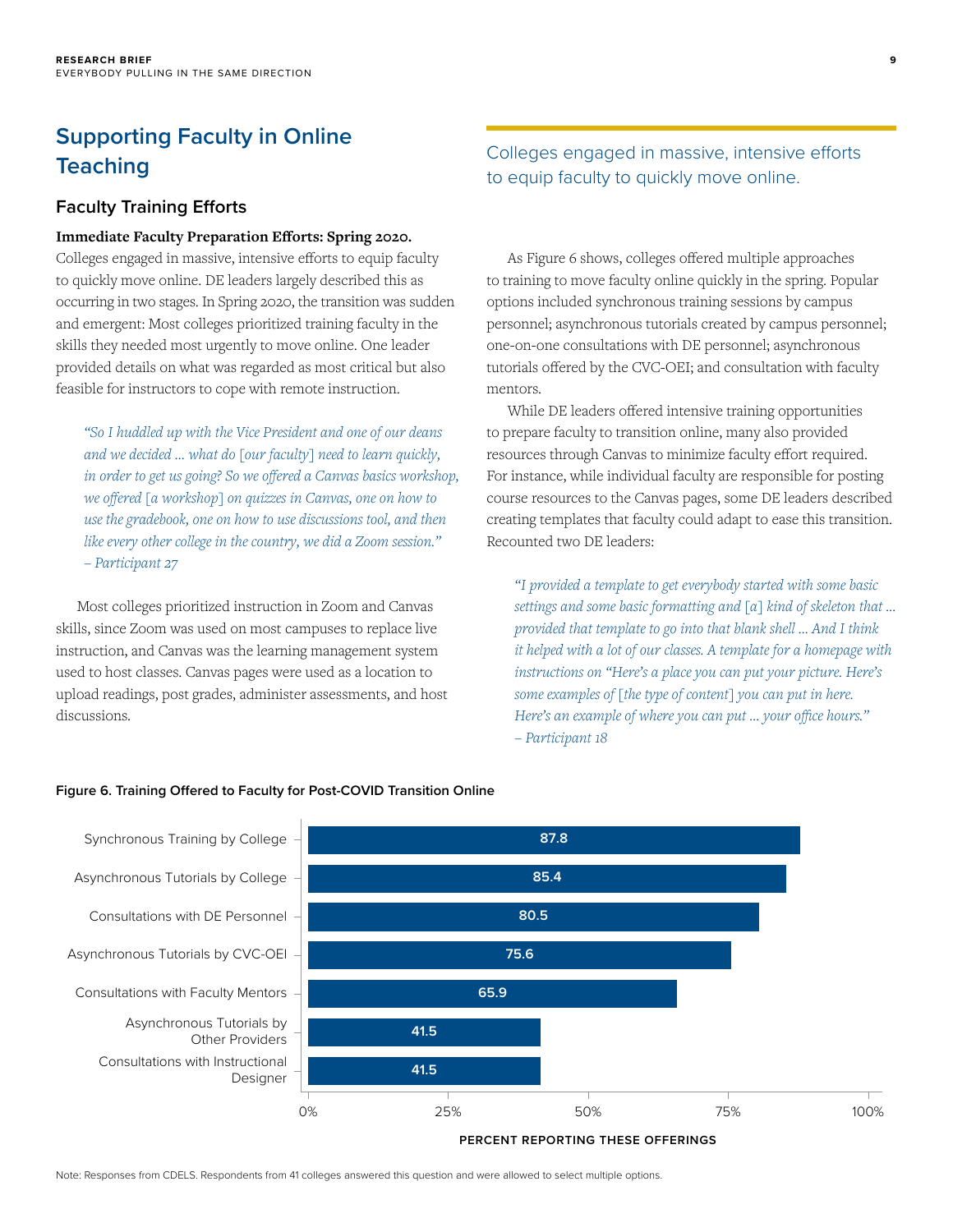*"We provided [faculty] this basic course shell [in Canvas] … and we populated it with sample [content] … What we tried to do is model, from the way we created our modules and what we put in the modules. So, for example, we want everybody to have an orientation module [in their Canvas pages] … We created a Canvas resource course, based on this with all the same modules and sample assignments that they can now download … so they can use it for their students." – Participant 31*

Creating Canvas shells with sample content both minimized the effort that faculty had to put into designing a logical Canvas page and—importantly—standardized the experience of students across classes, making it easier for students to navigate the pages.

In the meantime, institutions also distributed tools to faculty to address technological barriers, including laptops, webcams, hotspots, headsets, and Chromebooks (Figure 7).

Lending context to the importance of the technology distribution efforts, one DE leader noted:

*"I don't think we were alone in this, but we're a fairly rural college. Not [a highly] affluent area. So we had many faculty that didn't own a computer. A lot of our focus was on even getting people the basic tools. We had all sorts of faculty that didn't have internet access." – Participant 7*

**Longer-Term Faculty Preparation Efforts.** Following the spring quarter, DE leaders formulated less reactive, more intentional plans to train faculty more thoroughly in online pedagogy for the fall. Many were able to draw on pre-existing campus resources for training online instructors. According to survey respondents, most of the colleges offered faculty training for online instruction prior to the onset of COVID-19, but there was considerable variation in the types of training offered and institutional requirements of certifying instructors for teaching an online course. Nearly 55% of the colleges required faculty to go through comprehensive training that incorporates development of skills in multiple areas relevant to online learning (such as Canvas skills, fostering interpersonal interactions, course organization etc.).

These comprehensive courses range from 20 to 120 hours to complete and often involve detailed guidance on creating (or revamping) a course to be taught online. For example, one leader mentioned that, "[Pre-COVID], I would teach 10 to 20 faculty at a time that… go through eight weeks of training with me. It was [over 100] hours of work…We have them really build the first four weeks of their course. It's deep instruction." (Participant 10). Colleges with extensive training systems in place were able to draw from those to quickly ramp up training for novice online instructors.



#### **Figure 7. Technology Resources Offered to Faculty for Post-COVID Transition Online**

Note: Responses from CDELS. Respondents from 44 colleges answered this question and were allowed to select multiple options.

In contrast to the comprehensive training requirements extant in some colleges prior to COVID, about a quarter of the colleges only had basic requirements and another 20% had no systematic campus wide requirements. The variations in pre-COVID training resources and readiness implies substantial variability in campus capacity to train faculty for the transition.

Across the board, DE leaders emphasized the huge challenges faced by institutions for faculty training. Given the large number of instructors who had never taught online courses or even used Canvas prior to COVID, many (though not all) colleges opted to modify existing training programs to reduce their intensity, or to differentiate training as a response to differential needs. One DE leader recounted:

*"Beginning of May, or end of April, we basically said, 'holy cow, we're going to be online for the summer, how are we going to prepare all the faculty for the summer session?' So we took [our normal] nine week [training] and we condensed it down into four. We had to make some pretty difficult cuts and we kind of said what are the rock-star, all-star moments in this course that everyone needs to know?" – Participant 3*

Across the board, DE leaders emphasized the huge challenges faced by institutions for faculty training.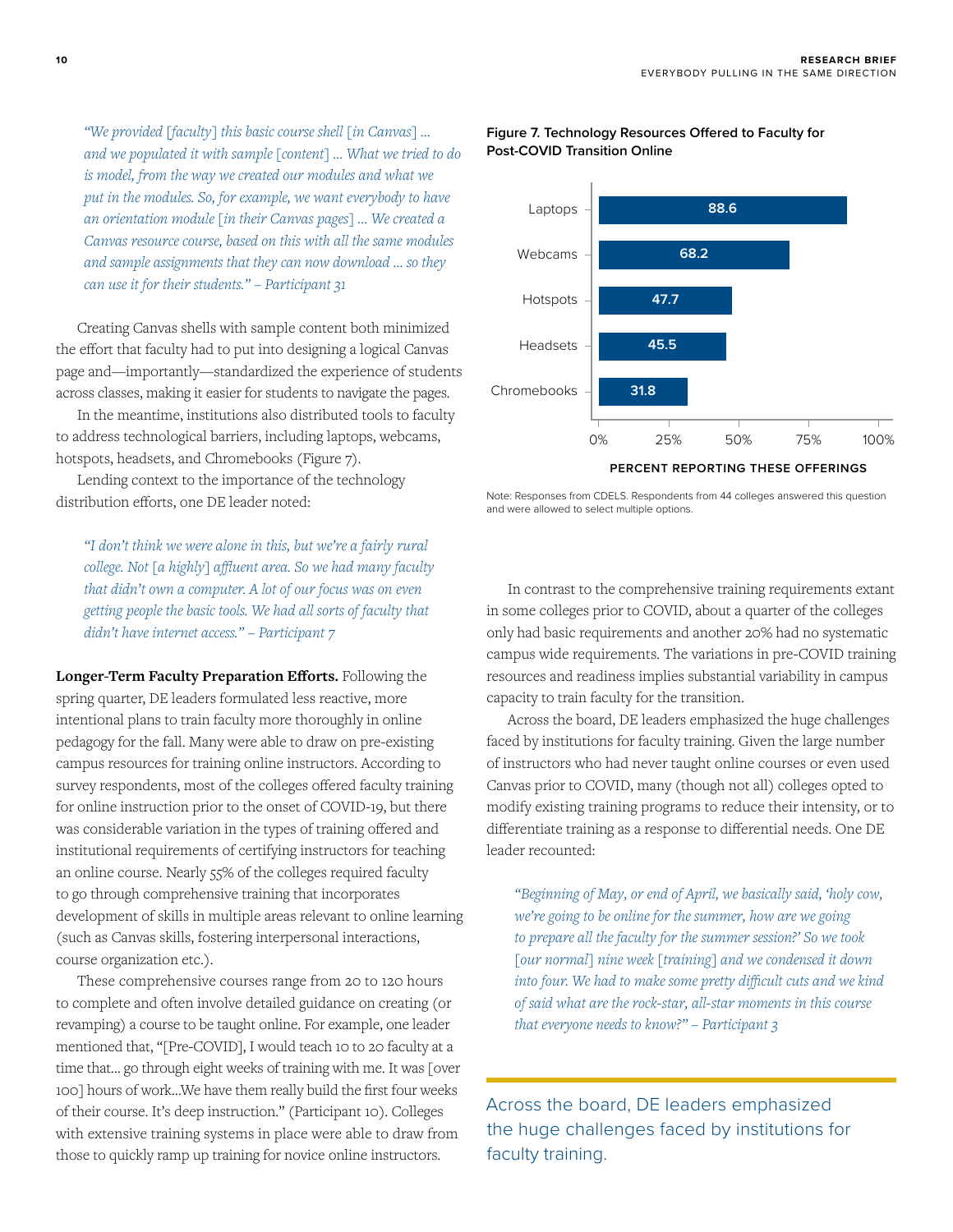Other colleges created tiered training systems that differentiated training based on whether instructors were open to continuing to teach online, or whether they planned to teach remotely only on an emergency basis, with intent to return to solely face-to-face teaching when the crisis subsided. As one DE leader reported:

*"We have two tiers [of training]. Normally, it's just tier one … we had to add a tier two so … just as an example, they don't have to go in and make sure that all the closed captioning is 100% to standard, they can go ahead and use the auto captioning … If they go with the tier two, then we're not allowing them to teach online once we go back on the ground." – Participant 13*

Regardless of the intensity, all of these trainings required substantial institutional resources, which often included stipends to compensate faculty members for the hours needed to go through the training processes. As one leader described:

*"Our faculty union did some negotiations when campus closure happened to try to get a pot of money to provide some support to faculty that had never taught online that were going to need to do extra work to convert classes." – Participant 12*

Due to the sudden surge in need, colleges also often invested in additional personnel to help with training—either hiring new DE personnel or providing faculty mentors with stipends to lead training groups. As mentioned by one leader:

*"There are basically three of us that could offer training to 750 people in two weeks, and that caused all of us to panic. And so one suggestion that we came up with was hiring distance education coaches. So these would be sort of discipline experts … And so we basically appointed … 30 people [to act as coaches]." – Participant 25*

All these efforts were reflected in great improvement in DE leaders' of overall faculty preparedness for distance instruction, as shown in Figure 8. DE leaders estimated that 77% of instructors would be trained on Canvas by the Fall 2020 term, which represented a 33% improvement compared to the average pre-COVID level of training on Canvas use (58% of the instructors pre-pandemic).

One major factor easing transitions online was the level of campus engagement in distance learning pre-COVID and the proportion of faculty who had prior experience teaching online.

#### **Tapping Faculty Expertise**

Distance education leaders reported that one major factor easing transitions online was the level of campus engagement in distance learning pre-COVID and the proportion of faculty who had prior experience teaching online. In particular, if a specific course had already been taught online for at least one section at a given college, the experienced online instructor could directly share resources with her colleagues to help them transition. As one DE leader described:

*"[One] thing that we ended up doing and facilitating…was entire course sharing. So for example, with … [the introductory-level course I teach], I mean, I had the whole course built … I added everybody to the class and [told the other instructors for the same class], "Take what you want." And [another class] that I'm teaching right now … there's three of us and boy, we met up at the beginning of the summer and we divided out the work and we all contributed to a master course to build our ideas. And then we're pulling from that to teach our own individual classes. So we really encouraged the sharing of the content that everyone's building … It was definitely helpful to have everybody … pulling in the same direction."* 

*– Participant 30*

#### Another leader described a similar process:

*"The math faculty, for instance, we had champions—that's one of the largest departments on campus: math and English. And so both of those departments had a critical mass of online instructors, and they just got together as a cohort and helped each other, which was amazing. So they were copying other people's Canvas shells into their Canvas shell and then customizing it, so they didn't have to rebuild something, getting tips and ideas." – Participant 1*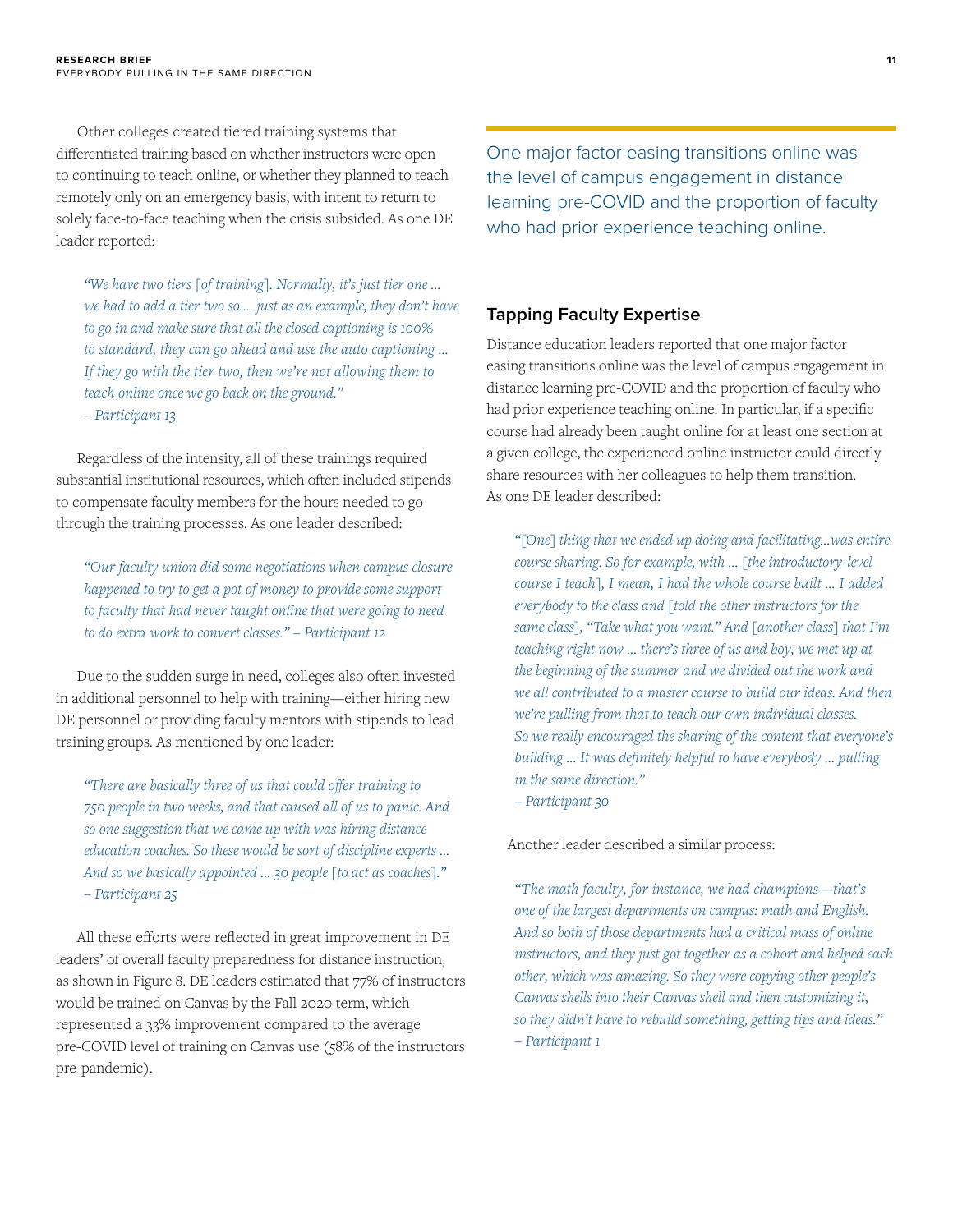

#### **Figure 8. Percent of Faculty Trained Pre- and Post- COVID Transition Online**

Note: Responses from CDELS. Respondents from 41 colleges answered this question and were allowed to select multiple options.

The reliance on prior online instructors meant that colleges and departments that had a greater representation of online courses pre-pandemic had advantages going into the crisis. For instance, on average, 24% of each college's courses had at least one section that had been taught online pre-pandemic systemwide. However, this figure ranged from about 7% to 74% across the system.<sup>6</sup> Similarly, certain departments tended to have a more pronounced online presence. For instance, one DE leader noted that at his institution, "the classes that had more traction [in terms of pre-COVID offerings] were the humanities classes," whereas it had been an "uphill battle" convincing science departments to back online classes (Participant 29). This suggests variability in how well-positioned departments were to transition to remote instruction. Some DE leaders noted that instructors

with prior experience in online instruction were a great resource to the rest of their campuses in general:

*"…[We] had faculty who are ready, who are confident, who had no issues moving their classes to online, [and] we had faculty that were really stressed and anxious and nervous and just scared about the process. So we weren't only providing training from a technical perspective, but we were also, honestly … providing emotional support … "This is going to be okay, we're going to get through this. How can I help?" And … [Participant 8] and her team with the Canvas faculty mentors would pair people together.…So it's almost like we had a buddy system for Canvas." – Participant 9*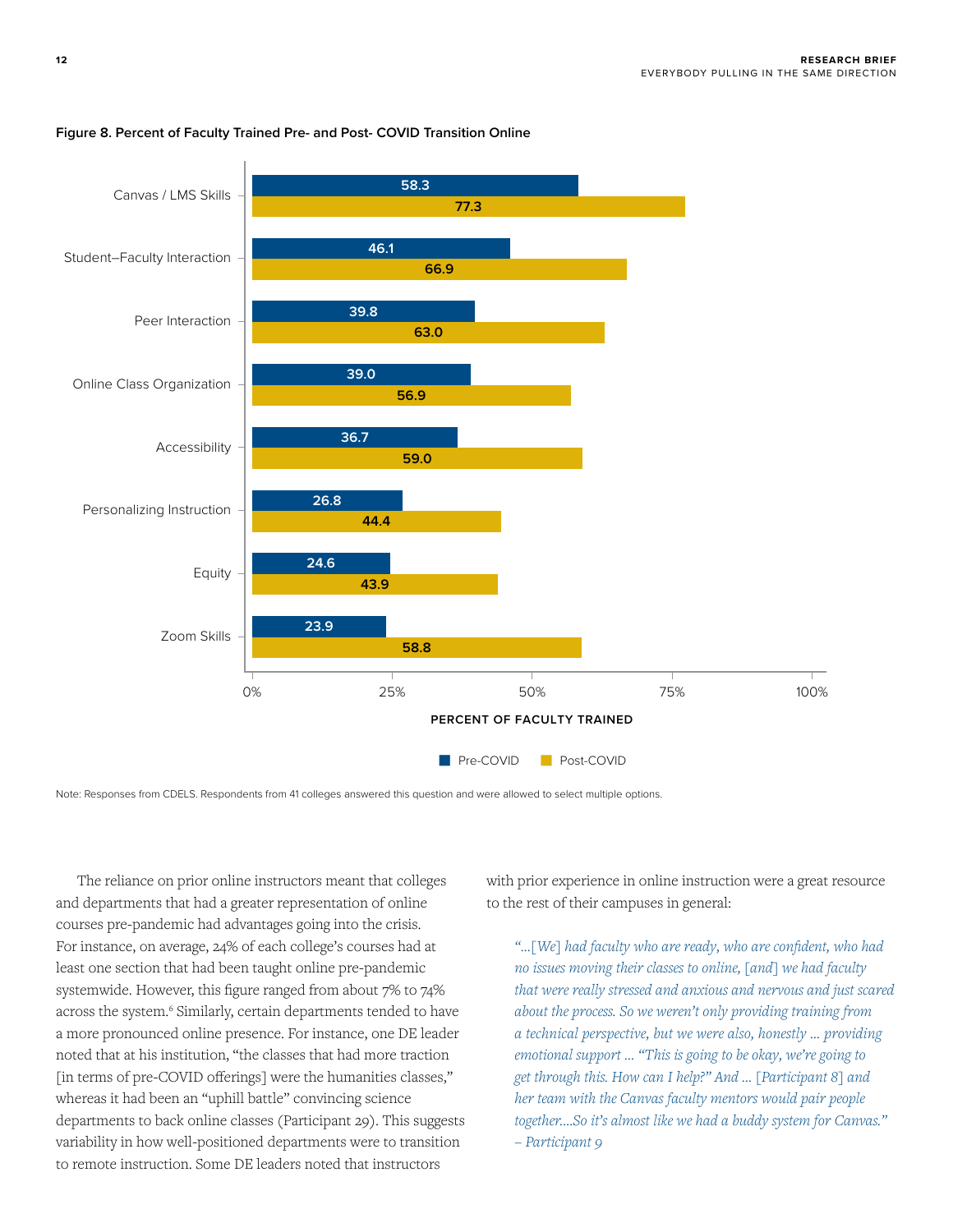*"The other thing that ended up being very valuable was we have a DE mentor program, so people who have been through certification and are teaching online mentor those who are just coming into it. When the pandemic hit, we quickly retooled that mentor program to help faculty who were face-to-face and now needed to teach remotely. We were able to grow that very quickly. We just kind of ramped it up. Changed the focus a little bit. Changed the structure a little bit as well. Faculty have said that that has been especially helpful." – Participant 6* 

While several campuses had mentor programs that paired novice instructors with experienced online experts for one-onone support, others tapped into instructor expertise to create resources for broader distribution.

*"So some faculty and [a campus program administrator] developed a quick tips webinar…where faculty would come together every week or every other week and give quick tips on teaching online. And so the whole idea is that it's just 20 minutes, so it's fast, and then there's a [short] chat, question and answer period afterward. [The Q&A is] not recorded but the 20-minute part is.…Each one would have, say, four faculty members, or five, sharing their tips on whatever the topic is: if it's for live Zoom sessions or quick tips for making them fun or quick tips for this or quick tips for that. They've been, I think, really good." – Participant 17*

Other colleges similarly activated instructor knowledge across campus. For instance, one DE leader described a virtual lounge created by one college in her district that provided both asynchronous content and synchronous support for instructors:

*"[One campus in our district] decided to take both the community of inquiry and community of practice ideas and scale them up.… We built a [virtual] lounge for synchronous and asynchronous interactions. We lead weekly meetups that have … mini webinar topics. And then the rest was just, "Let's talk. How are you doing, what's going on in your classes, what challenges you're facing." So it was truly the community aspect of it. [Asynchronously, we] built out modules of content … [For instance, we] created a two-hour presentation on RSI [regular substantive interaction] topics with actual screenshot RSI examples in all of the different disciplines.…It grew … into this true sense of community of practice and now we have 99-point-something percent of our … faculty enrolled in the shell, engaged in the content, coming to our weekly meetups.…We have … created a true community of practice at the college level, where everyone can come together and commune." – Participant 32*

This college explicitly activated instructor knowledge, both in helping generate ideas around how to promote regular substantive interaction between faculty and students across a range of disciplines, and in helping to facilitate synchronous discussions in the virtual lounge space.

## **The Importance of System-wide Support Networks**

In addition to activating expertise within their colleges, DE leaders also described drawing on expertise of other DE leaders throughout the system. They valued being able to tap into the networks of expertise available through bodies like the California Virtual Campus-Online Education Initiative (CVC-OEI), a collaborative organization sponsored by the Foothill-DeAnza Community College district as part of a grant by the California Community Colleges Chancellor's Office<sup>7</sup> that supports online learning at colleges across the state. The CVC-OEI was praised by DE leaders for its leadership in coordinating the system-wide purchase of software, as well as its training arm, the Online Network of Educators (@ONE). Several DE leaders noted the specific areas of support from the CVC-OEI:

*"I think in terms of resources, always the CVC for us … is critical…. I know I can email [them] now and they're going to point me in the right direction. And then the Online Network of Educators, which is the professional development arm of [the CVC-OEI, means] that we have an instructional designer at that state level, helping us with our review process." – Participant 15* 

*"The [CVC-OEI] … put in motion so many pieces. It paid for [supports] systemically. You know … it paid for things like Pronto, which is the text messaging technology through Canvas. It paid for Blackboard Ally, which is [a program that acts as an] accessibility checker.…The staff who were working [at the CVC-OEI] had already thought through some of the things that [the colleges] needed and that they had paid for…" – Participant 8*

A survey respondent added in open-ended comments: "We were tapping into as many [CVC]- OEI programs as possible and … attending as many statewide meetings to stay informed as possible….Greatly value all of the [CVC]-OEI and @ONE resources that have been available."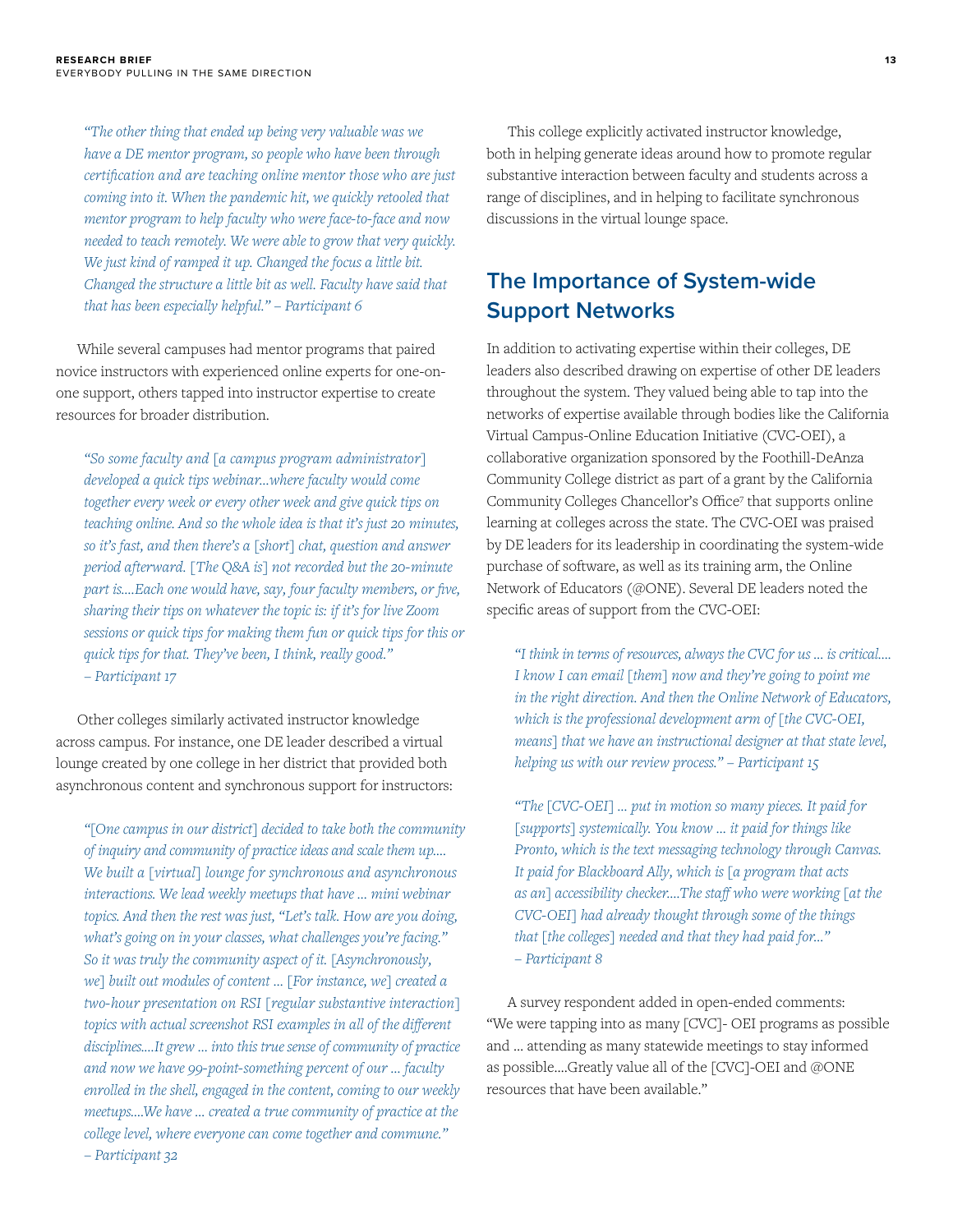The CCCCO and TechConnect, a digital support and solutions organization funded by the CCCCO and hosted through Palomar College, also sponsor an annual Online Teaching Conference as an opportunity to share information and new ideas to support online teaching, learning, and student support within the CCC system. Information shared at this event was particularly useful during the transition to online student services. Multiple leaders noted that their adoption of student services hubs had been inspired by a model first shared by MiraCosta college leaders at the Online Teaching Conference.

Other networks within the California Community Colleges system provide opportunities for the sharing of distance education expertise and support for DE leaders, such as the Distance Education Coordinators Organization (DECO), a member-supported nonprofit focused on providing support and professional development for CCC DE personnel. One DE leader related:

*"I lean on [DECO] so much…We are in these monthly meetings together, which was really helpful because it kind of [helps you hone] in on "Okay, what's important. This month, what are we talking about?" [It's] a great way to network … and just help each other out.…We just share everything, like the [list of] recommendations for Zoom teaching that was curated from another college and [the DE coordinator from that college] sent it out to the entire [DECO] listserv in the summer. And I'm like, "Yep, we're taking that [to use in my college]" … So I think it's actually wonderful because then it brings more unison across the colleges, so that it's not like one college is doing this and another college is doing something completely different." – Participant 33*

Other DE leaders reported that DECO and the CVC-OEI had been helpful in disseminating information regarding new policies and efforts from the state Chancellor's Office. Distance education leaders' responses suggested that the investments that the system has made over many years laid the groundwork for a strong set of professional networks among campus DE leaders systemwide that helped the colleges better meet the COVID-19 crisis.

Investments that the system has made over many years laid the groundwork for a strong set of professional networks among campus DE leaders systemwide that helped the colleges better meet the COVID-19 crisis.

## **Conclusion**

This brief captures efforts to adapt program delivery to the demands of an extraordinary time. The COVID-19 pandemic forced a rapid period of adjustment during which DE leaders supported their colleagues in moving operations online. While the pandemic posed a massively challenging set of circumstances, colleges adapted with a number of creative approaches that tapped into both existing college-level expertise, as well as professional networks built across the system as a whole.

DE leaders acknowledged that colleges' efforts to transition operations online—including both training efforts and provision of technology to students and faculty—were costly. They emphasized the importance of emergency funding (e.g., through the federal CARES Act) in helping them to meet these challenges. This funding was crucial particularly because many leaders emphasized that they would have been unable to provide the support needed to move operations online without being able to hire additional personnel or compensate existing staff and faculty members for taking on new roles.

As DE leaders noted, the rapid transition online brought several major challenges for California Community Colleges to light. Many described persistent inequities and accessibility issues with online learning both across campuses and among students. While the technology distribution and training efforts for students improved access overall, students still had differential access to quiet space for learning. This underscores the importance for online course instructors to recognize, in course design and delivery, the broader constraints students may face.

While many of our interviews occurred before enrollment data was available for fall quarter, recent reports have also made clear that community colleges in California and across the nation have seen declines in enrollment.<sup>8</sup> While the exact reasons for the decline need to be better understood, psychological distress associated with natural disasters such as a pandemic has been shown to have a significant impact on post-disaster enrollment decisions.9 It may be that institutional support does not sufficiently mediate external sources of stress during extraordinary periods of crisis. Moreover, reports based on spring 2020 student surveys in both the CCC system<sup>10</sup> and the broader population of California college students<sup>11</sup> suggest that lack of enthusiasm for taking online classes was a major reason for reluctance to re-enroll in fall, along with concerns about distractions at home.

Despite these challenges, DE leaders expressed substantial pride in their teams and their colleagues for their ability to rise to the challenge. Raising a theme that resonated across interviews, one respondent related that "…our faculty, they just really pulled